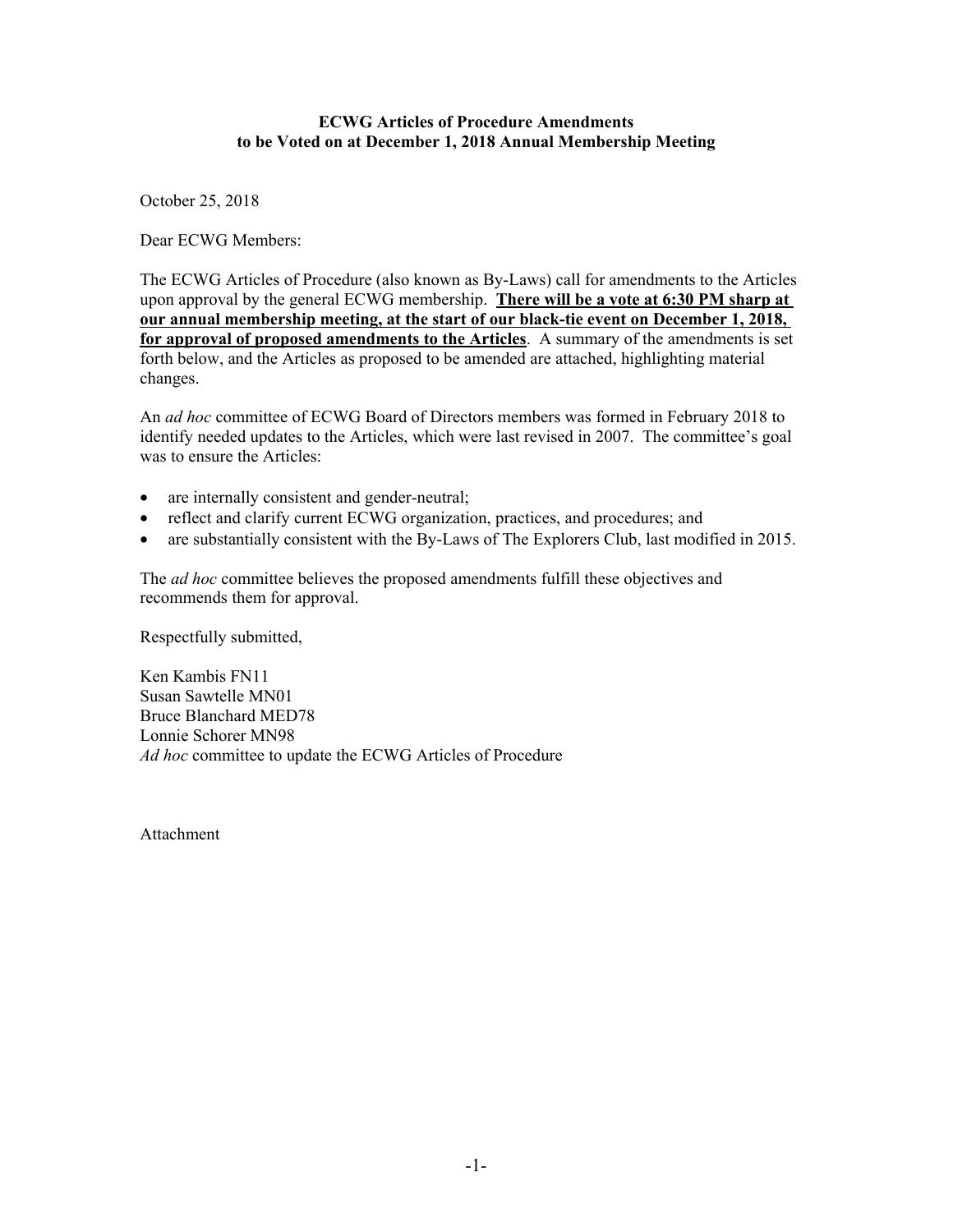[Articles of Procedure highlighting proposed amendments]

## **EXPLORERS CLUB WASHINGTON GROUP, INC. ARTICLES OF PROCEDURE**

## **ARTICLE I – NAME**

The name of the organization is the Explorers Club Washington Group, Inc. (ECWG or Group). It operates as the Washington, D.C. chapter of The Explorers Club (Club), a multidisciplinary, professional society, founded in 1904 with headquarters located at 46 East  $70<sup>th</sup>$  Street, New York, NY 10021. The Group is the oldest chapter of the Club and is known to have had regular meetings as early as 1924. It was granted **federal** tax-exempt status under sec.  $501(c)(3)$  of the Internal Revenue Code in 1990; was incorporated in the State of Delaware and received a certificate of authority to operate in the District of Columbia in 1994; and was granted tax-exempt status by the District of Columbia in 1998.

## **ARTICLE II – PURPOSES**

The goals and purposes of the Group are the same as the goals and purposes of the Club. The Club is a multidisciplinary, professional society dedicated to the advancement of field research, scientific exploration, resource conservation, and the ideal that it is vital to preserve the instinct to explore. Its mission is to encourage scientific exploration of land, sea, air, and space, with emphasis on the physical, biological, and natural sciences. Its activities include support of field research and scientific exploration; the encouragement and support of youthful explorers in the field sciences, engineering, and conservation; and the educational dissemination of that knowledge through public lectures, seminars, and workshops on the findings of its members and notable guests.

### **ARTICLE III – MEMBERSHIP**

Membership in the Group consists of all members of the Club in good standing who reside in the District of Columbia, Maryland, Virginia, or West Virginia. Members of the Club residing elsewhere may also join the Group by paying the Group's annual dues.

# **ARTICLE IV – BOARD OF DIRECTORS**

**A. Responsibilities.** The Board of Directors:

1. Manages the affairs, funds, and property of the Group. The Board acts consistent with the desires of the members of the Group, and uses its discretion in matters in which the membership of the Group has not taken a position.

2. Ordinarily meets once a month, except in **July and August**. Special meetings may be called by the Chair, the Vice-Chair, or at the request of any 5 members of the Board. Board meetings require a quorum, which shall consist of  $\frac{11}{11}$  voting members of the Board, and actions taken by the Board shall be by majority vote of the voting members present at the meeting. The Board's actions are recorded in its minutes.

3. May, by majority vote of the voting members present, remove any member of the Board for good cause shown. Such causes shall include a member having three consecutive absences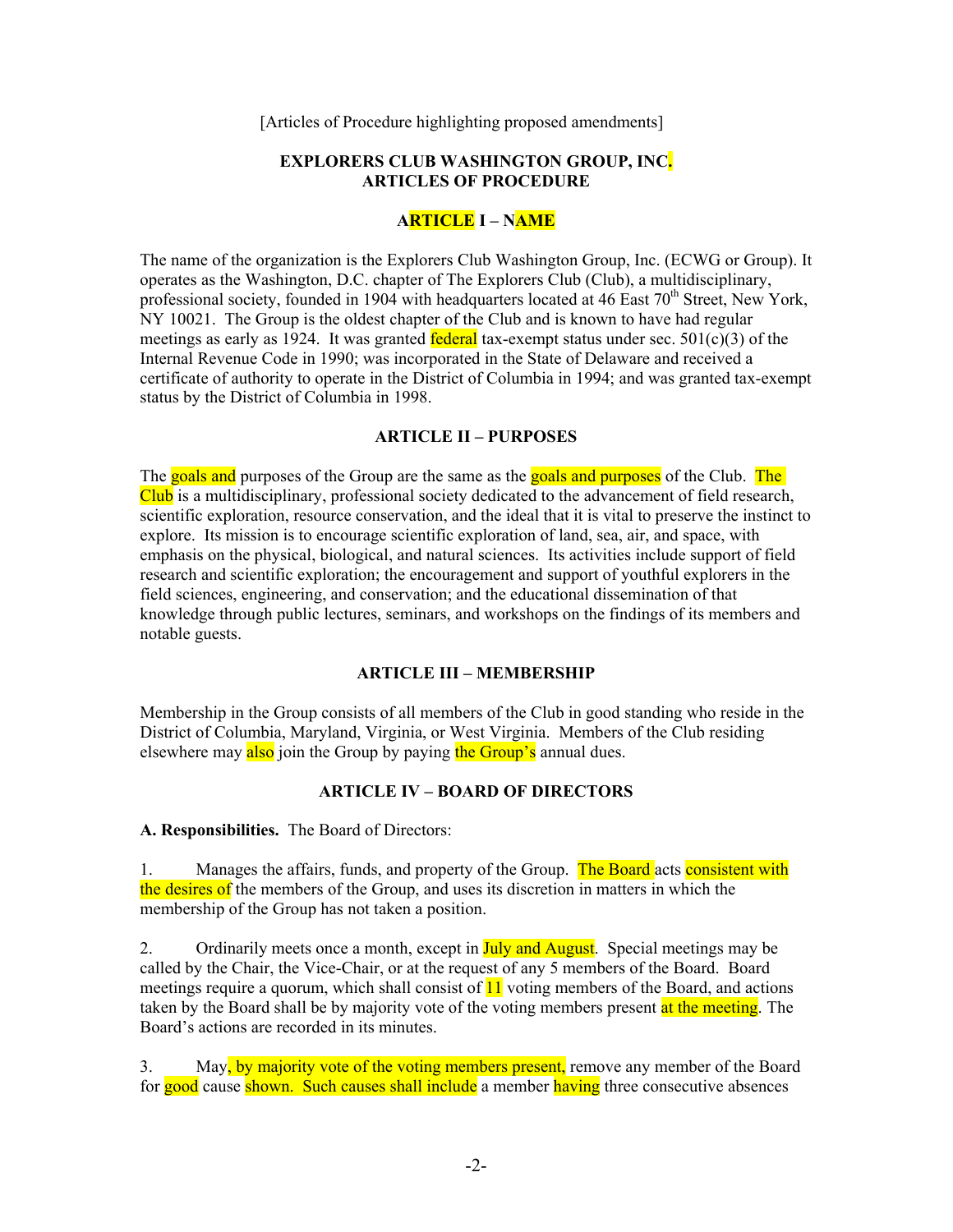from duly announced meetings of the Board without a determination by the Board, after investigation, that there are extenuating circumstances sufficient to excuse the absences.

4. May, by majority vote of the voting members present, fill vacancies on the Board by appointment until the next annual election meeting, and may appoint assistants to Officers other than the Chair, Vice-Chair, and Immediate Past Chair.

**B. Membership.** The Board of Directors consists of:

1. There are three classes of elected members, with five members in each class. The classes serve terms of three years on a staggered basis. The members of one class plus any vacancies in other classes are elected by the membership of the Group at each annual election meeting. The newly elected members take office at the conclusion of the election meeting. Elected members may serve no more than two consecutive terms and may **again** be elected after a minimum of one year.

2. Officers. The Group's Officers are described in Article V. With the exception of the Immediate Past Chair (who shall not have voting privileges), they are elected by the elected members of the Board of Directors at the first Board meeting following the annual election meeting of the Group and take office on the following January 1. Officers serve a term of one year. Officers may be re-elected without limitation, except the Chair, who may serve no more than two consecutive terms. Officers may be chosen from the members of the Board of Directors or from the membership of the Group at large. If an Officer is chosen from the elected members of the Board, the previous elected position is automatically vacated and filled in accordance with Article IV.A.3.

3. *Ex officio* members. Past Chairs of the Group may serve as e*x officio* members of the Board of Directors as long as they wish to participate. In addition, the Board may appoint such other e*x officio* members as advisors, editors, assistants, and meeting recorders as it sees fit and for terms not to exceed one year. *Ex officio* members have all the privileges of membership on the Board of Directors, except voting privileges. Past Chairs of the Group may be re-elected as Officers or members of the Board of Directors following a period of two years after the end of their terms, in which case they shall have voting privileges in those elected capacities.

# **ARTICLE V – OFFICERS**

The following are the Officers of the Group:

**A. The Chair:** (1) provides the agenda for and presides at all meetings of the Group and the Board of Directors; (2) approves, with the concurrence of the Secretary or the Treasurer, all contracts and other written agreements and obligations of the Group; (3) with the approval of the Board of Directors, establishes ad-hoc committees and appoints committee chairs and members as specified in Article VI; (4) serves as an ex-officio member of all committees except the Nominating Committee; and (5) serves as the principal liaison between the Group and the Club.

**B. The Vice-Chair** performs the duties of the Chair in the absence of the Chair. If the Chair and the Vice-Chair are both absent, the Board of Directors may elect a temporary Chair. The Vice-Chair is responsible for the arrangements for Board of Directors meetings and prepares the Group's annual report to the Club, which is submitted by the Chair after approval by the Board of Directors.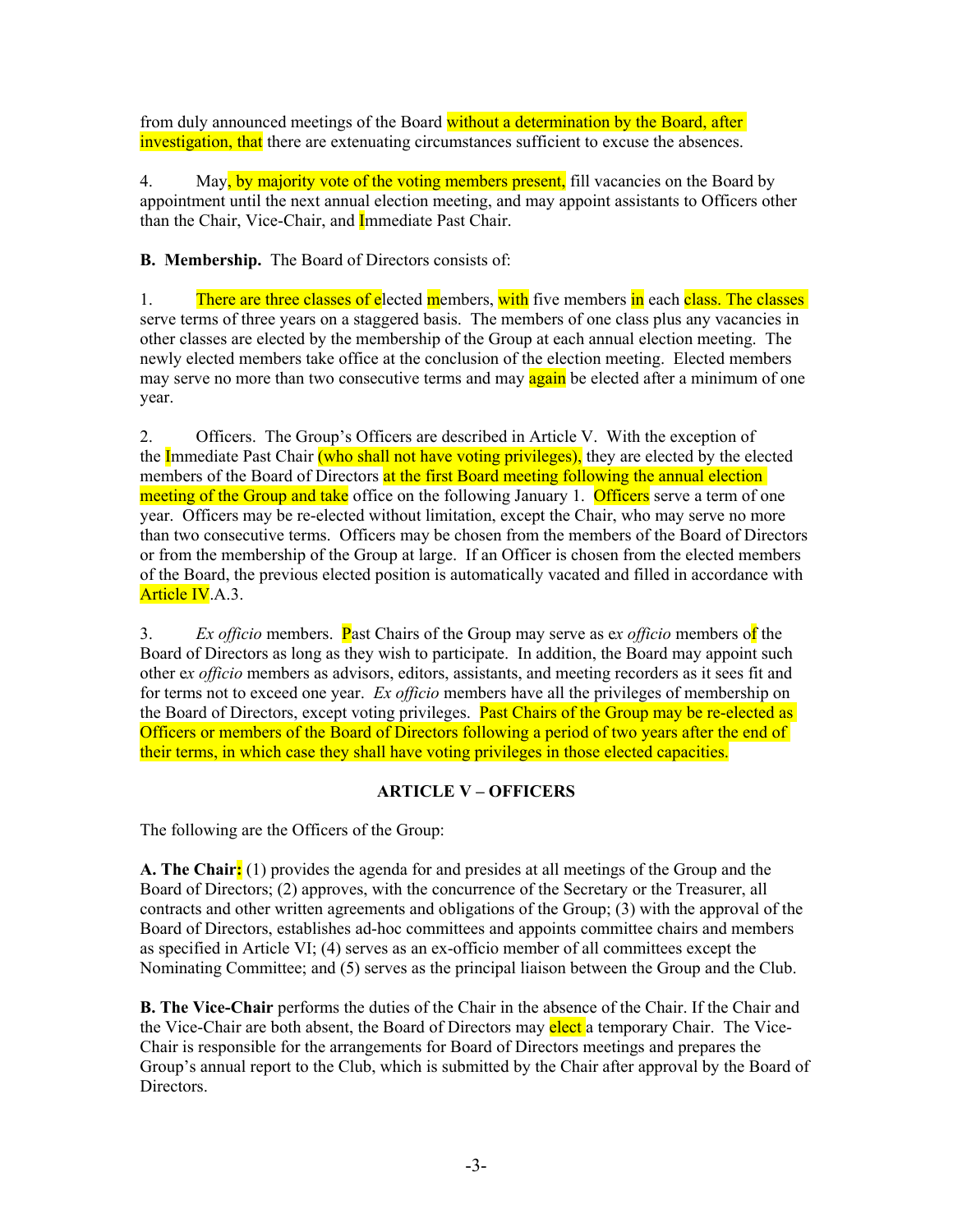**C. The Secretary** is responsible for: (1) recording the minutes of the Board of Directors and Group meetings; (2) maintaining records of subordinate committee reports; (3) preparing and sending Group correspondence; and (4) maintaining the official records and corporate seal of the Group.

**D. The Treasurer** is responsible for: (1) collection, expenditure, and custody of the Group's funds; (2) maintenance of accounting records and disbursement of funds as approved by the Chair or the Board of Directors; (3) selection of the Group's financial institution based on the advice of the Board of Directors; (4) preparation of monthly financial reports and annual financial statements and tax returns; (5) maintenance of the membership data base; (6) maintenance of the Group's corporate and tax-exempt status with Federal, State, and District of Columbia authorities; and (7) accepting reservations and payments.

**E. The Program Director** is responsible for **arranging regular speaker event** meetings of the Group, including: (1) providing suitable programs: (2) obtaining meeting places; and (3) preparing timely announcements. The Board of Directors aids and advises the Program Director, as needed.

**F. The Membership Director** is responsible for: (1) promoting membership in the Club; (2) promoting membership in the Group and thus encouraging payment of the Group's annual dues; (3) assisting, when requested, sponsoring members and candidates with their preparation and submittal of membership applications;  $(4)$  working with the Membership Committee of the Club; (5) welcoming and mentoring new members; (6) promoting attendance and fellowship at meetings; and (7) notifying the membership in cases of illness and death of members.

**G. The Immediate Past Chair** provides continuity among the Officers and serves until there is another Immediate Past Chair. In the event the Immediate Past Chair is unable or unwilling to serve, the Board of Directors will request the next Previous Past Chair to accept the position. The principal responsibility of the Immediate Past Chair is to chair the Nominating Committee.

# **ARTICLE VI – COMMITTEES**

**A.** Committees are either standing or *ad hoc*. All committees shall submit an annual report of their activities to the Vice-Chair at a time to be specified by the Vice-Chair but no later than November 15.

**B.** Chairs of standing committees must be members of the Board of Directors. Other members of committees may be **appointed** either from the Board of Directors or from the Group at large. The following are standing committees and their respective heads:

1. The Program Committee is chaired by the Program Director. Other members are appointed annually. The committee assists the Program Director in carrying out the duties specified in Article V.E.

2. The Membership Committee is chaired by the Membership Director. Other members are appointed annually. The committee assists the Membership Director in carrying out the duties specified in Article V.F.

3. The Grants Committee consists of a chair and other members appointed annually. It is responsible for administering the Exploration and Field Research Grants Program, including: (1) sending program announcements; (2) receiving and reviewing applications; (3) recommending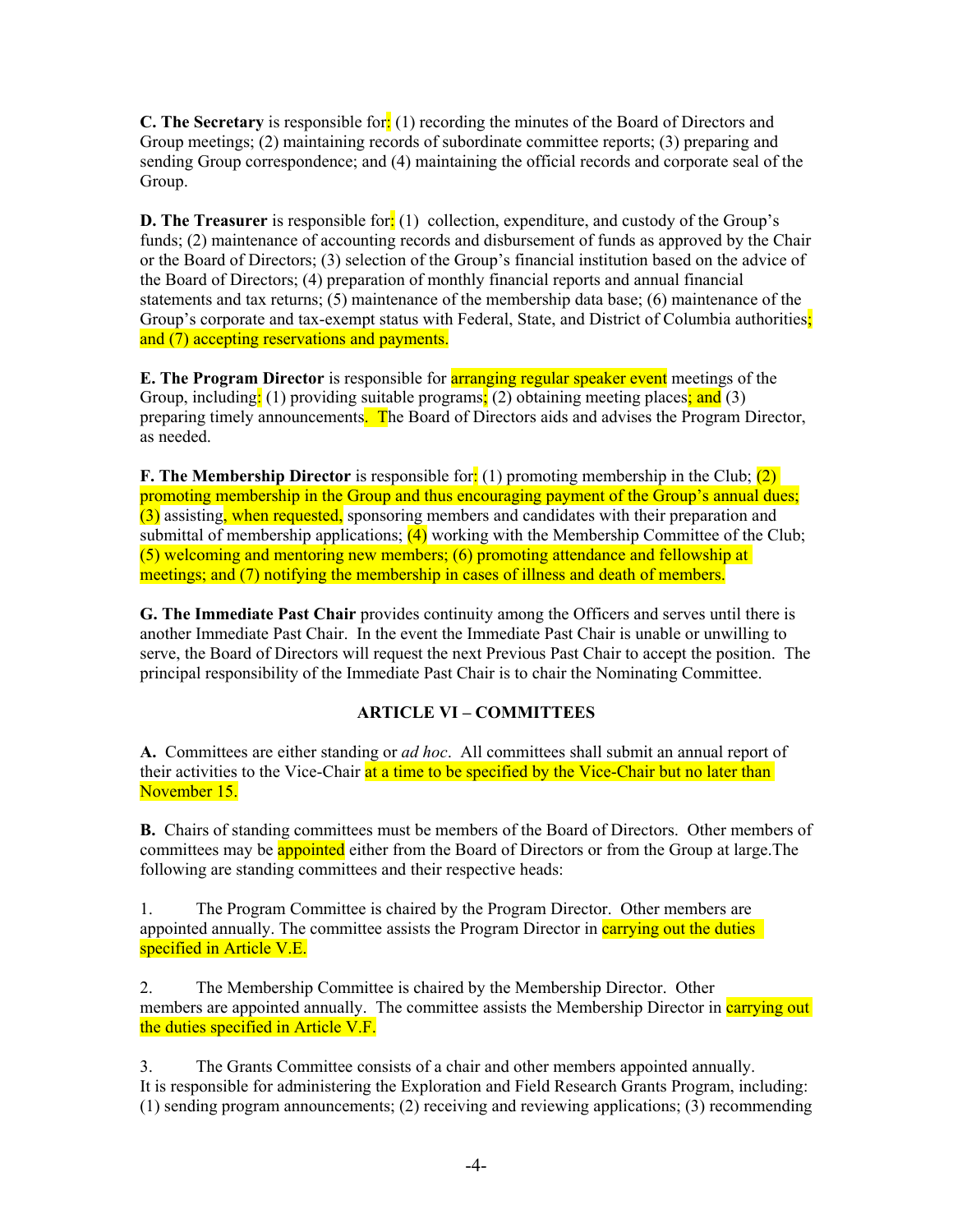awardees for Board of Directors approval; (4) administering grants; and (5) arranging publicity of awards and recipients.

4. The Public Relations and Outreach Committee consists of a chair and other members appointed annually. It is responsible for (1) maintaining the ECWG Website; (2) submitting ECWG entries to the Explorers Log; (3) publishing ECWG brochures; (4) publicizing the accomplishments of members; and (5) conducting other outreach activities as appropriate.

**C.** *Ad hoc* committees may be established by the Board of Directors, as needed, for specific, time-limited purposes. Members and Chairs of such committees may be appointed either from the Board of Directors or from the Group at large.

**D.** The *ad hoc* Nominating Committee is chaired by the Immediate Past Chair and consists of at least two other **Board of Directors** members whose terms are not expiring and who are elected by the Board. The committee is responsible for providing a slate of five nominees for the next class of elected members of the Board of Directors that takes office after the annual election meeting, as well as nominees to fill vacancies in other classes and nominees for the Officers of the Group. The Committee Chair reports the slate to the Chair of the Group at least 45 days before the annual election meeting, and assures that the slate is **sent (by U.S. Mail or e-mail)** to the Group at large at least 30 days before the meeting.

# **ARTICLE VII – GROUP MEETINGS**

**A.** Regular meetings of the Group **ordinarily** are held each month, except in July and August, on dates specified by the Board of Directors. Notice of the meetings should be sent at least three weeks prior to the meeting.

**B.** The annual election meeting is held in December. Notice of the meeting, including the Nominating Committee's nominations, must be sent to the Group at large at least 30 days prior to the meeting. The election is conducted by the Chair of the Nominating Committee and nominations may be made from the floor.

**C.** Special meetings of the Group may be called by: (1) the Chair; (2) a majority of the members of the Board of Directors; or (3) at least 25 members of the Group. If (3), the members must submit a written request to the Secretary that specifies the purpose of the meeting and provides an agenda.

**D.** A quorum of 20 members or 10 percent of Group members, whichever is less, is required to transact any Group business or conduct elections.

**E.** All Group members in good standing are eligible to vote in person at Group meetings. Proxy votes are not permitted.

# **ARTICLE VIII – FINANCIAL RESOURCES**

**A.** The Group is financed by dues, contributions, and special fund-raising activities. The amount of dues is determined by the Board of Directors.

**B.** Members attending or making reservations, not timely cancelled, for any function for which a charge is made are individually responsible for such payment.